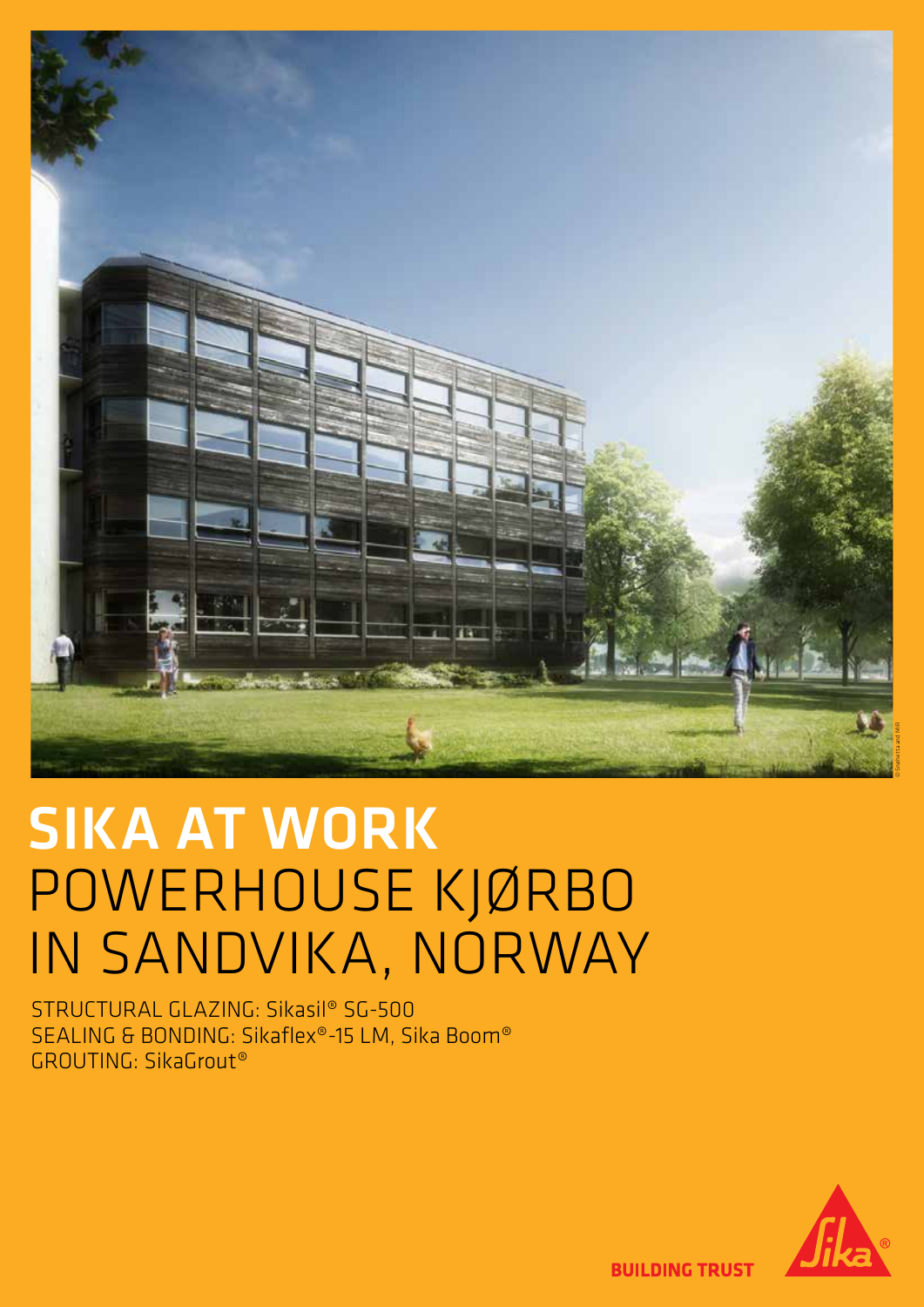# POWERHOUSE KJØRBO, SANDVIKA

*IIIII* 

**ANTIFACTION** 

E.

© Ketil Jacobsen

The world's most environmental friendly office building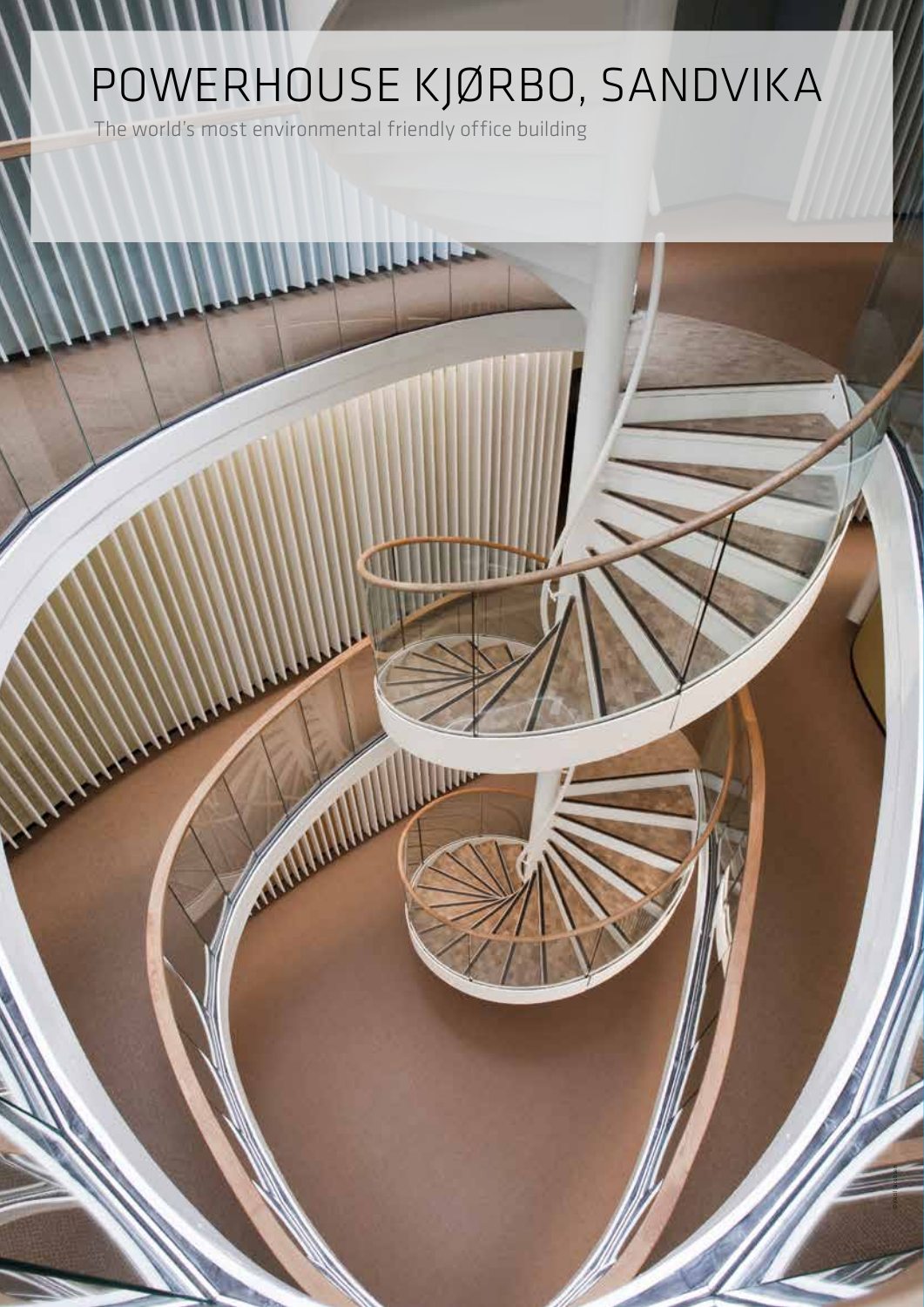POWERHOUSE KJØRBO IS THE first renovated office building in the world that produces more energy than it consumes. Powerhouse Kjørbo contains two office blocks from the 80'ties, which were transformed into contemporary and modern office premises. The goal for the building was to produce more energy than it consumes during its entire life cycle. By means of solar panels, Powerhouse Kjørbo will produce more than 200,000 kWh annually.

#### PROJECT DESCRIPTION

The interdisciplinary design process has from the very beginning created new and innovative solutions. For the design phase, the project achieved BREEAM-NOR certification Outstanding.

### PROJECT REQUIREMENTS AND SIKA SOLUTIONS

High focus on environment based on BREEAM-NOR, passive house standard NS 3701 and a goal to become a Powerhouse plus house when it comes to energy, Powerhouse Kjørbo has achieved the most prestigious certificate for an environmental classification with BREEAM-NOR Outstanding. The result has been the world's most environmental friendly office building. The process has been challenging for all involved parties. The demanding requirements of BREEAM-NOR was to select the best products and solutions as driving forces.

For the structural glazing Hubro AS, with Norsk Hydro as aluminum supplier chose Sikasil® SG-500 for the task. For extensive sealing of joints, Sikaflex®-15 LM was the preferred sealant solution. Insulation was accomplished with Sika Boom®. Grouting was fulfilled with SikaGrout®.





3